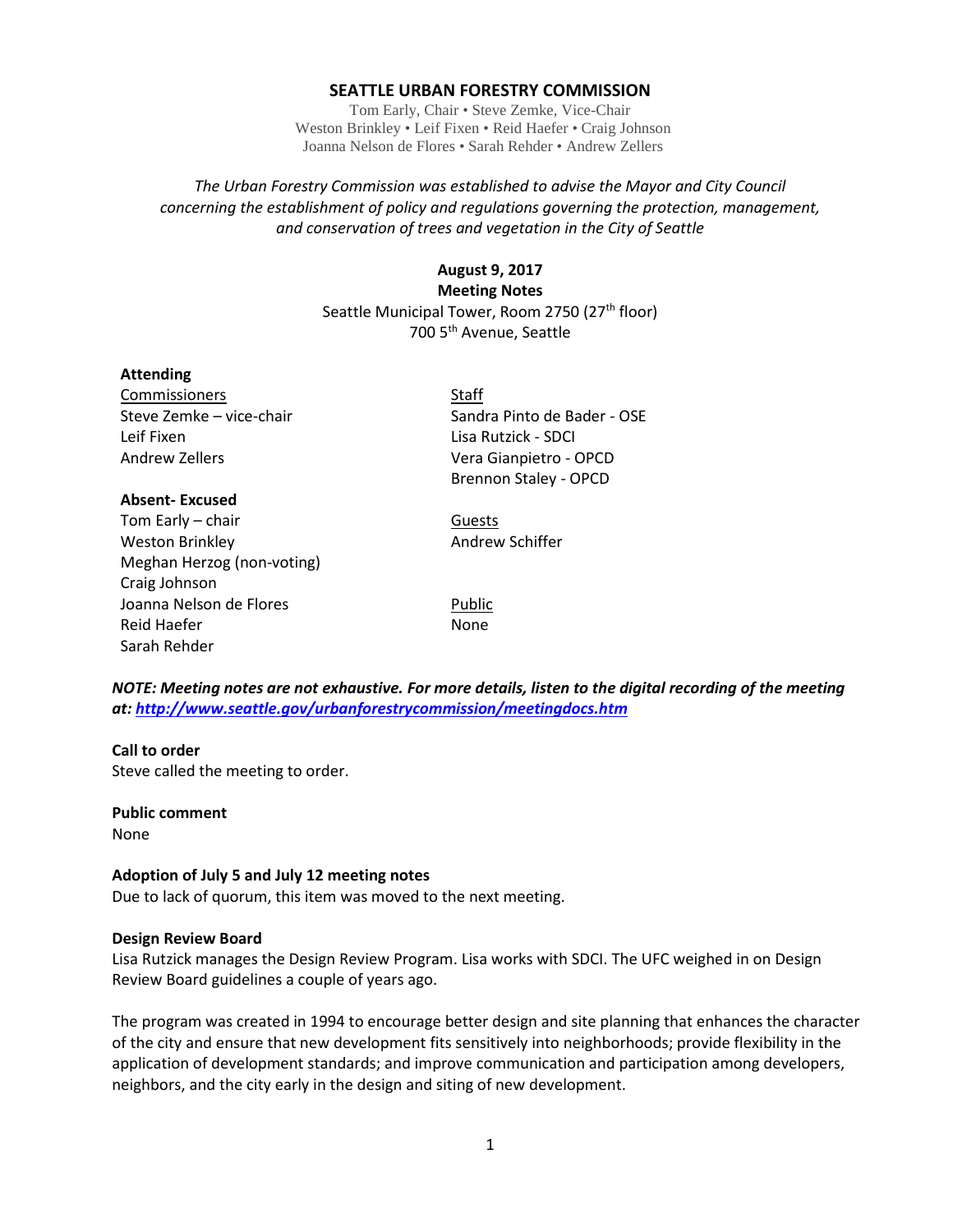The program has seven boards with 5 members each:

- 1. Community
- 2. Design
- 3. Development
- 4. Residential
- 5. Business
- 6. All board members are volunteers and are appointed by the Mayor and Council for a two-year term that can be extended by two years.

There are seven boards: Northwest, Northeast, West, Southeast, Southwest, Downtown, and East

UFC question/comment: Are the boards aligned with Council districts?

Answer: They are not. The Design Review Board has been around longer and they didn't want to politicize the process.

Design guidelines are used:

- As code authority by the Design Review Board (DRB)
- By DRB and City staff to judge the merits of proposed projects
- To inform the development of 18 sets of supplemental guidelines known as the Neighborhood Design Guidelines
- Apply to private property and the intersection with the ROW

Seattle's Design Guidelines include Citywide (updated in 2014), Downtown, and Neighborhood specific. Design guidelines apply to private development. Public projects go to the Design Commission

Lisa walked the Commission through the different sections in the Citywide Design Guidelines that relate to Trees:

- Context and Site 1: Natural systems and site features use natural systems and features of the site and its surroundings as a starting point for project design.
	- o D. Plants and Habitat talk about on-site and off-site features including trees.
	- o E. Water. E2. Adding interest with project drainage which would include trees.
- Public life 1: connectivity complement and contribute to the network of open spaces around the site and the connections among them.
	- o A. Network of open spaces. A2. Adding to public life
	- o B. Walkways and connections. B3 pedestrian amenities
	- o C. Outdoor uses and activities. C3. Year-round activity
- Design concept 3: Open Space Concept. Integrate open space design with the design of the building so that each complements the other.
	- o C. Design. C2 amenities and features; and C3. Support natural areas
	- o D. Trees Landscape & Hardscape materials

UFC question/comment: suggests considering notifying Councilmembers for projects within their districts.

The Commission is interested in weighing in on the proposal that is being considered by Council. There will be a Council briefing next week, on Tuesday and two committee hearings are scheduled in September.

Design Review thresholds are based on square footage and number of units.

Design review departures may be granted form Land Use Code standards or requirements, except for floor area ratio (FAR); Height; Parking; and others per code.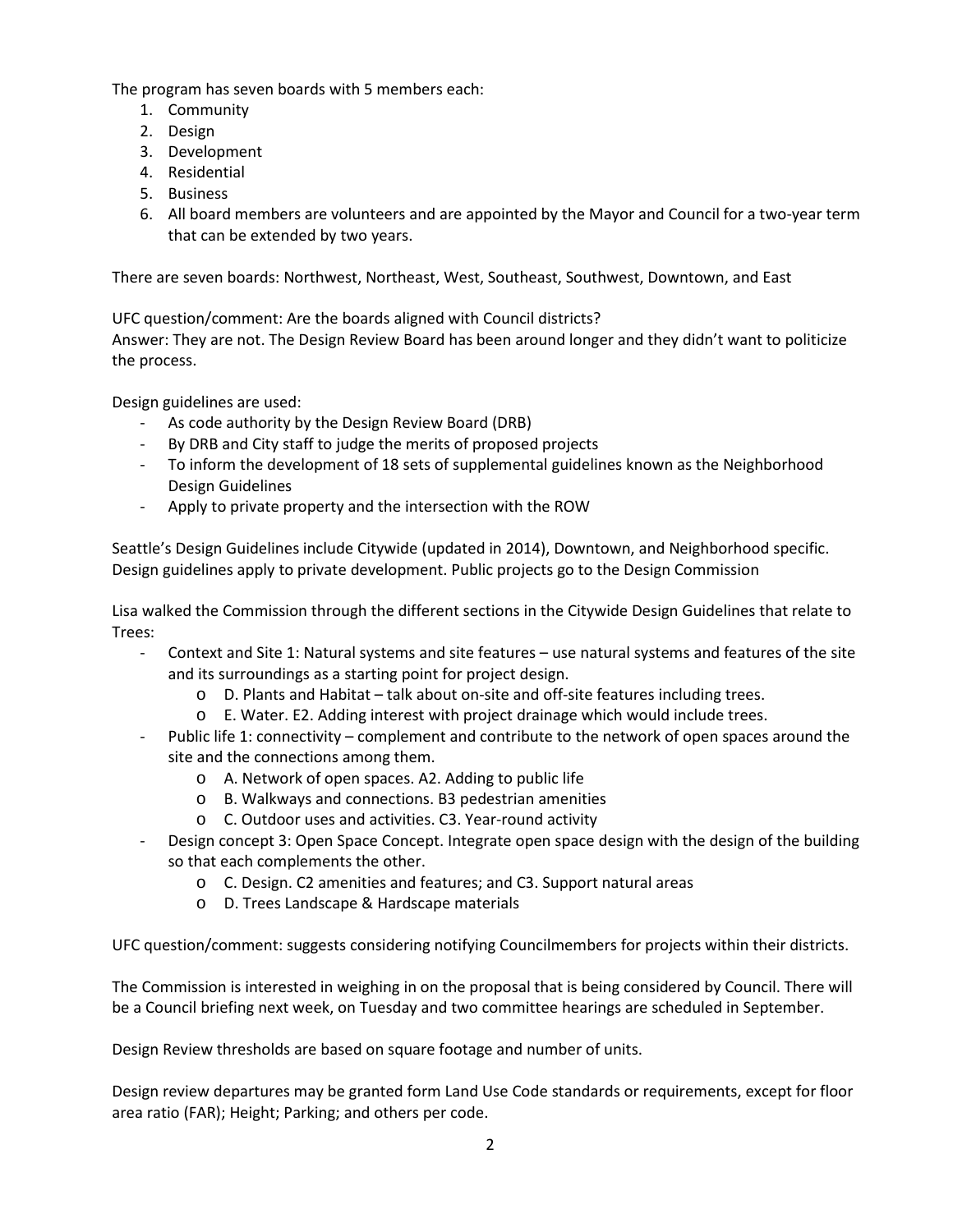There are three types of Design Review:

- 1. Full design review design review board input al public meeting, per the threshold table
- 2. Administrative design review staff review (optional for projects under SEPA thresholds and for certain projects containing SEDU's)
- 3. Streamlined Administrative Design Review staff review (required for two or more townhouses, developed in 2011 when the multifamily code was updated and began to distinguish between townhouse and row house housing typologies, and for certain projects containing Small Efficiency Dwelling Units (SEDUs))

All have notification and comment periods. The distinction is that full has public notice, comment, and meeting; administrative has public notice and comment; the streamlined takes public comment as a courtesy but it's not appealable.

Design review program is being updated - August 2017:

The Mayor made a proposal and it's being considered by City Council. Update overview:

- Project thresholds
	- o Simplify thresholds
	- o Raise thresholds/eliminate streamline DR
	- o Raise thresholds of project complexity
	- o Review for certain development in industrial areas
	- o Include more types of institutional uses
- Early community outreach
	- o Applicant must conduct community outreach before beginning design review
	- o In addition to existing public notice and public comment opportunities
	- o Purpose to improve dialogue between the applicant and communities and improve applicant's understanding of the local context
- Administrative review & hybrid process
	- o New 'hybrid' process one stage of review by staff, the other by the boards. Used for smaller projects that are complex and larger projects that are not complex
	- o More administrative process where both stages of review done by SDCI staff
	- o Use for smaller projects that are not complex
	- o Default process for affordable housing
- Other changes
	- o Exceptional trees clarify and update the option of going through design review as a way to remove an 'exceptional' tree in low rise, midrise, or commercial zones.

Currently, if a developer wants to take out an exceptional tree they make them go through streamlined administrative design review. That's an issue that needs to be resolved through the code not design review. 28% are townhouses that go through streamlined DR.

In terms of public outreach changes, they are proposing to require all applicants to do community outreach before they come in the door for Design Review Process. Work with Departments of Neighborhoods to do this.

Outreach would be in person (community meetings), digital (website, with comments function, blog) and paper (door hanger, newsletter, notice, flyer, etc.).

# **Duwamish Tree Canopy Enhancement Project**

Andrew Schiffer is a resident of Georgetown and works on green infrastructure projects.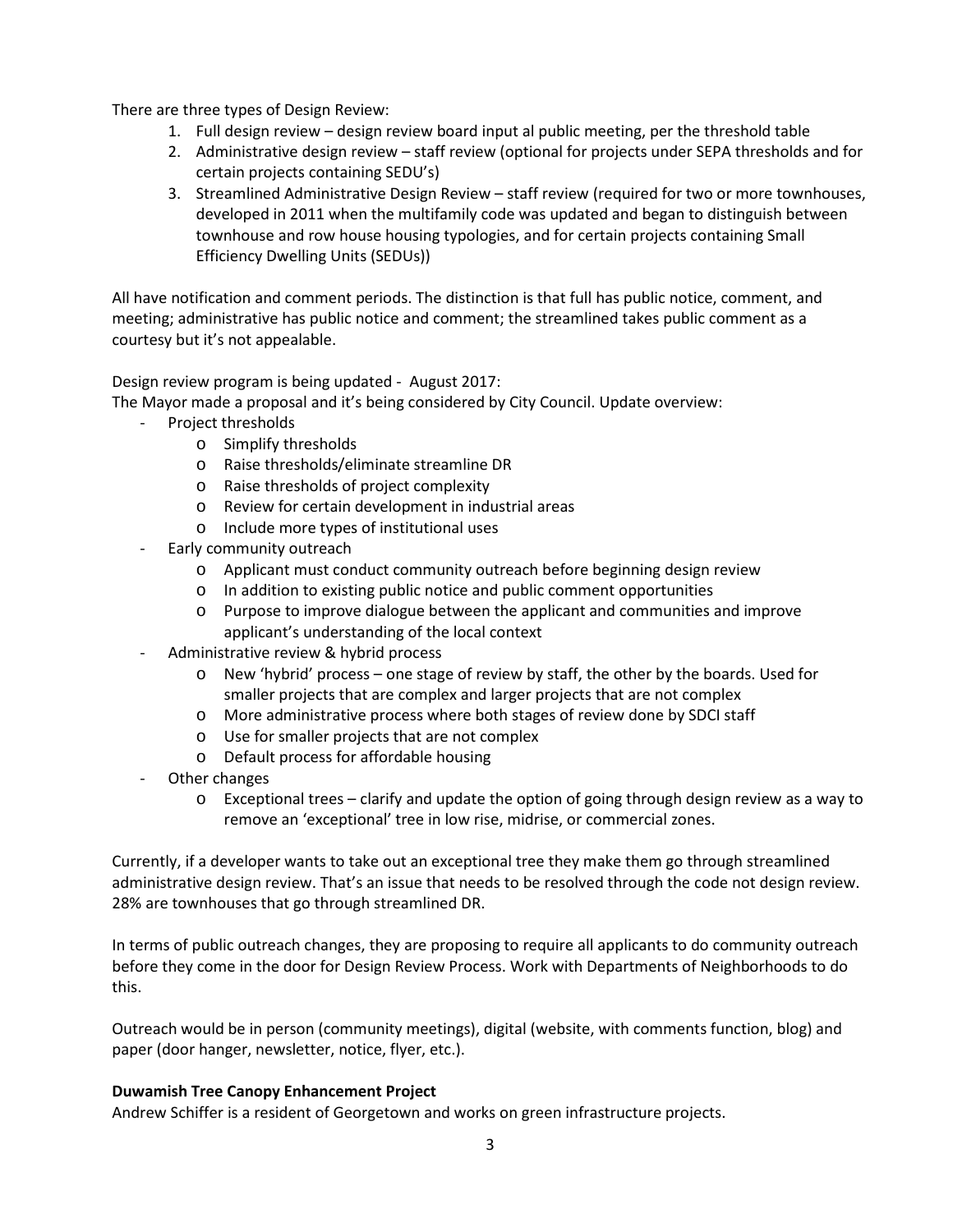He talked about the concept of environmental justice and some of the projects he's been working on such as the Duwamish Tree Canopy Enhancement Project.

He wanted to share with the Commission the concept of environmental justice and the challenges the community faces in the Duwamish valley.

Environmental Justice (EJ) is about different factors and the cumulative effects of those factors. These factors include stress, crime, housing, transportation, sustainable economy, natural world, contamination, food, individual factors, health care access, activities.

The Duwamish river is a superfund site since 2001. The EPA gave funds to the Duwamish River Cleanup Coalition to study the Duwamish valley and produce data to show the impacts be pollution and industry in this area. They applied community based participatory research to the area and produced the Seattle Cumulative Health Impact Analysis Results (CHIA). The CHIA document produced a series of maps that show very interesting data.

They took this information to the community and asked what the most important issues were. Air pollution was the biggest issue (they have a large problem with youth asthma incidence); followed by soil contamination and water/river pollution.

They asked the community what action they would like to take. The community said tree planting, green walls, and advocacy for point source solution. New condos being built are taking down trees and don't have greenery (the community plants a lot to mitigate air pollution).

Duwamish Tree Canopy Enhancement Project

- Provides free trees to residents in the Duwamish Valley
	- o South Park
	- o Georgetown
	- o South Beacon hill
	- o Delridge
	- o Highland Park
- Giveaway events take place from October through March
- Multilingual staff
- Multiple types of trees available
- Planting help and follow-up provided
- Program run by DIRT Corps
- Partnership with Duwamish Valley Youth Corps
- Funded by Seattle Parks Foundation

UFC question/comment: is anything being done to support tree establishment in this very hot summers? Answer: they give out free watering bags and send out reminders to water the trees.

Growing the trees:

- Get trees from:
	- o KCD bare root plant sales
	- o WA and OR nurseries
- Depot at City Soil Farm on King County Wastewater Treatment plant in Renton
- Trees potted in GroCo soil mix
- Watered with reclaimed water
- High survival rate around 85%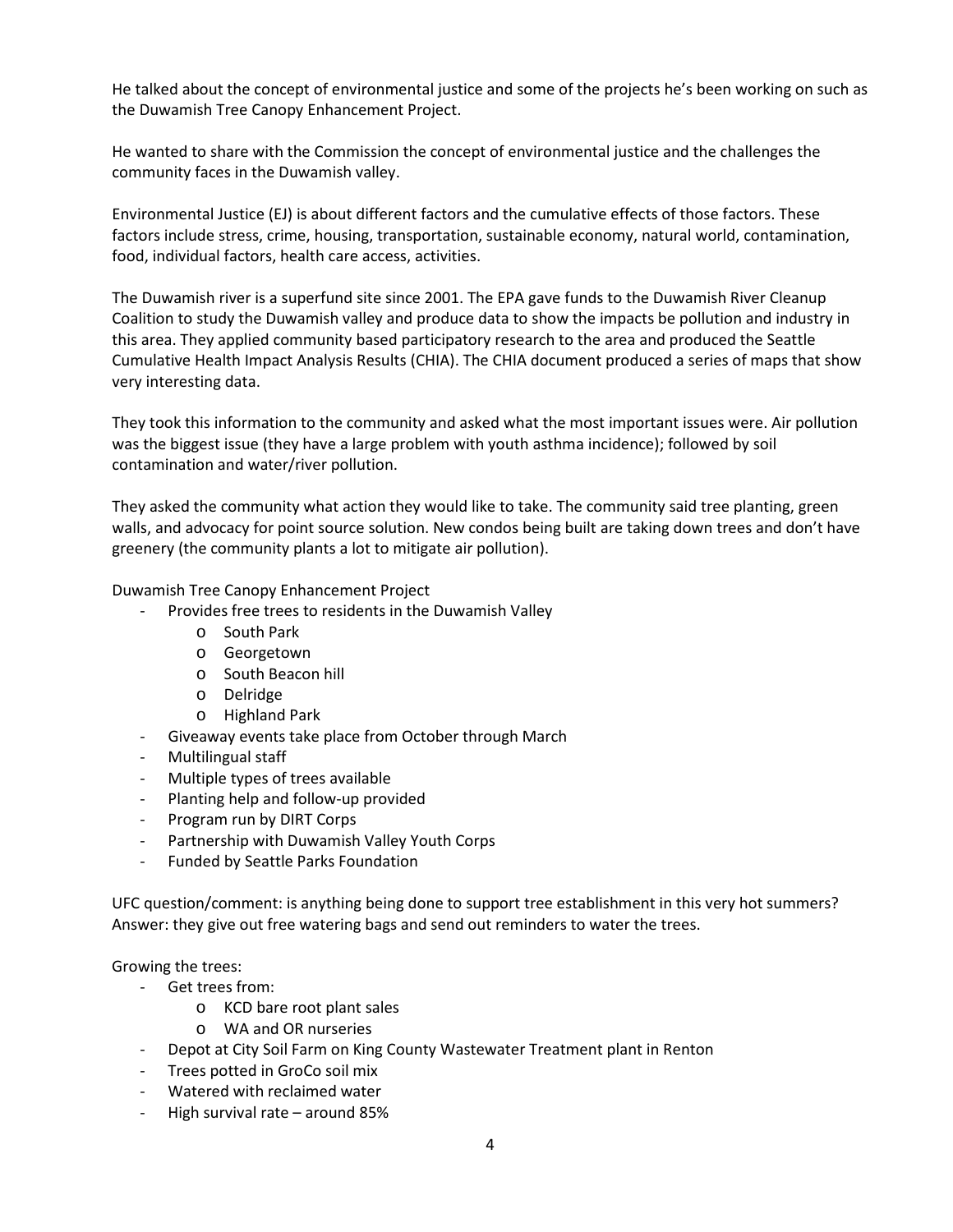- Rapid growth
- DIRT Corps staff maintain the trees

Types of trees offered: Have a variety of trees including:

- Fruit trees
- Conifers
- Deciduous trees
- Native shrubs

# Events in neighborhoods

- Two events per neighborhood Oct-March
- Saturdays, usually  $10:00$  a.m.  $-2:00$  p.m.
- Advertise beforehand
- Partner with local groups like SPL and ECOSS
- DIRT brings 80 trees to each event
- Residents pick their own trees
- Multi-lingual staff
- Planting and delivery help offered during event

### Support at events

- Binders with facts for trees
- Staff available to discuss right tree/right place
- Planting and delivery support available
- Planting instructions handout
- Watering instructions handout
- Resource list handout
- Watering bags provided
- Paperwork in multiple languages

# Program results to date

- Local job training programs learn about trees and planting (DIRT Corps and DVYC)
- Planted 1,000 trees in the Duwamish Valley
- Increased tree education
- Made tree planting and care convenient and accessible
- Increased food security
- Increased tree canopy
- Looking to expand to other neighborhoods/cities

### They have installed two green walls to combat air pollution. Georgetown Green Wall

- 126' long x 13' tall 3-D panels
- 75 vines planted
- Green walls can go where trees can't
- Will act as giant air filter
- Community decided location
- Community had input on design
- Community helped plant vegetation
- Publicity helped community get funding for more projects.

# **MHA tree requirements**